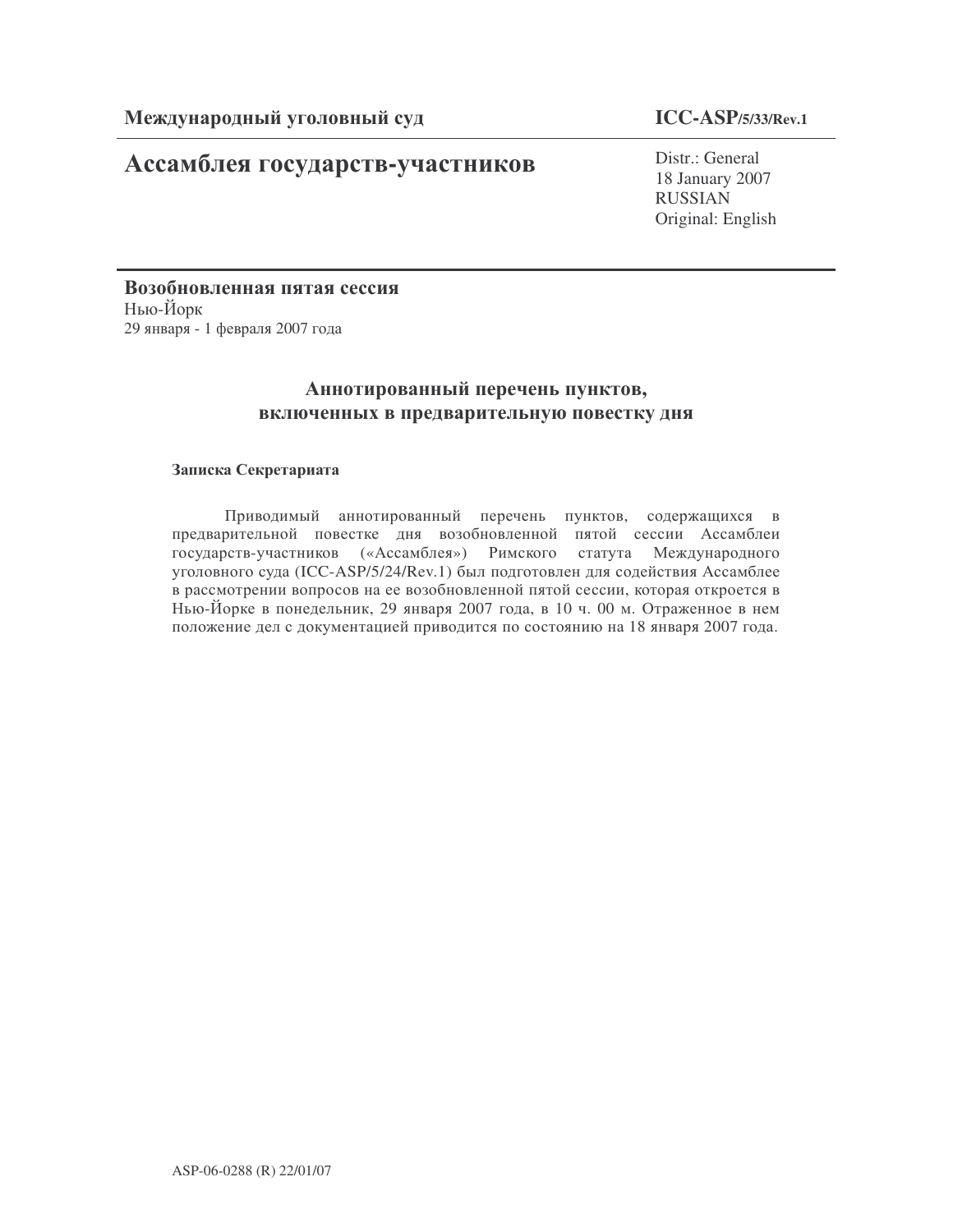## Аннотированный перечень пунктов, включенных в предварительную повестку дня

### 1. Утверждение повестки дня

К очередным сессиям применимы правила 10-13 и 18-22 Правил процедуры, касающиеся повестки дня.

В соответствии с правилами 10 и 11 Правил процедуры предварительная повестка дня возобновленной пятой сессии (ICC-ASP/5/24) была издана 6 ноября 2006 года, а пересмотренный вариант (ICC-ASP/5/24/Rev.1) - 13 декабря 2006 года. Согласно правилу 19 Правил процедуры повестка дня должна представляться Ассамблее для утверждения.

#### Документация

Предварительная повестка дня (ICC-ASP/5/24/Rev.1)

### 2. Государства, имеющие задолженность

В соответствии с пунктом 8 статьи 112 Римского статута «государствоучастник, имеющее задолженность по выплате взносов для покрытия расходов Суда, не имеет права голоса в Ассамблее и в Бюро, если сумма его задолженности равняется или превышает сумму причитающихся с него взносов за предыдущие два полных года».

На 4-м заседании своей четвертой сессии 3 декабря 2005 года Ассамблея приняла резолюцию ICC-ASP/4/Res.4, содержащую пункты 40-47 постановляющей части, в которых рассматривается вопрос задолженности государств-участников.

На 7-м заседании своей пятой сессии 1 декабря 2006 года Ассамблея приняла резолюцию ICC-ASP/5/Res.3, в приложении III к которой содержатся рекомендации относительно задолженности государств-участников.

#### Документация

Официальные отчеты Ассамблеи государств-участников Римского статута Международного уголовного суда, пятая сессия, Гаага, 23 ноября – 1 декабря 2006 года (издание Международного уголовного суда, ICC-ASP/5/32), часть III, резолюция ICC-ASP/5/Res.3, приложение III.

Официальные отчеты Ассамблеи государств-участников Римского статута Международного уголовного суда, четвертая сессия, Гаага, 28 ноября – 3 декабря 2005 года (издание Международного уголовного суда, ICC-ASP/4/32), часть III, резолюция ICC-ASP/4/Res.4.

#### 3. Полномочия представителей государств на возобновленной пятой сессии

Вопросы представительства и полномочий регулируются правилами 23-28 Правил процедуры. В соответствии с правилом 24 полномочия представителей государств-участников и имена их заместителей и советников представляются в Секретариат по мере возможности не позднее чем в течение 24 часов после открытия сессии. Полномочия предоставляются главой государства или правительства либо министром иностранных дел или любым лицом, уполномоченным одним из них.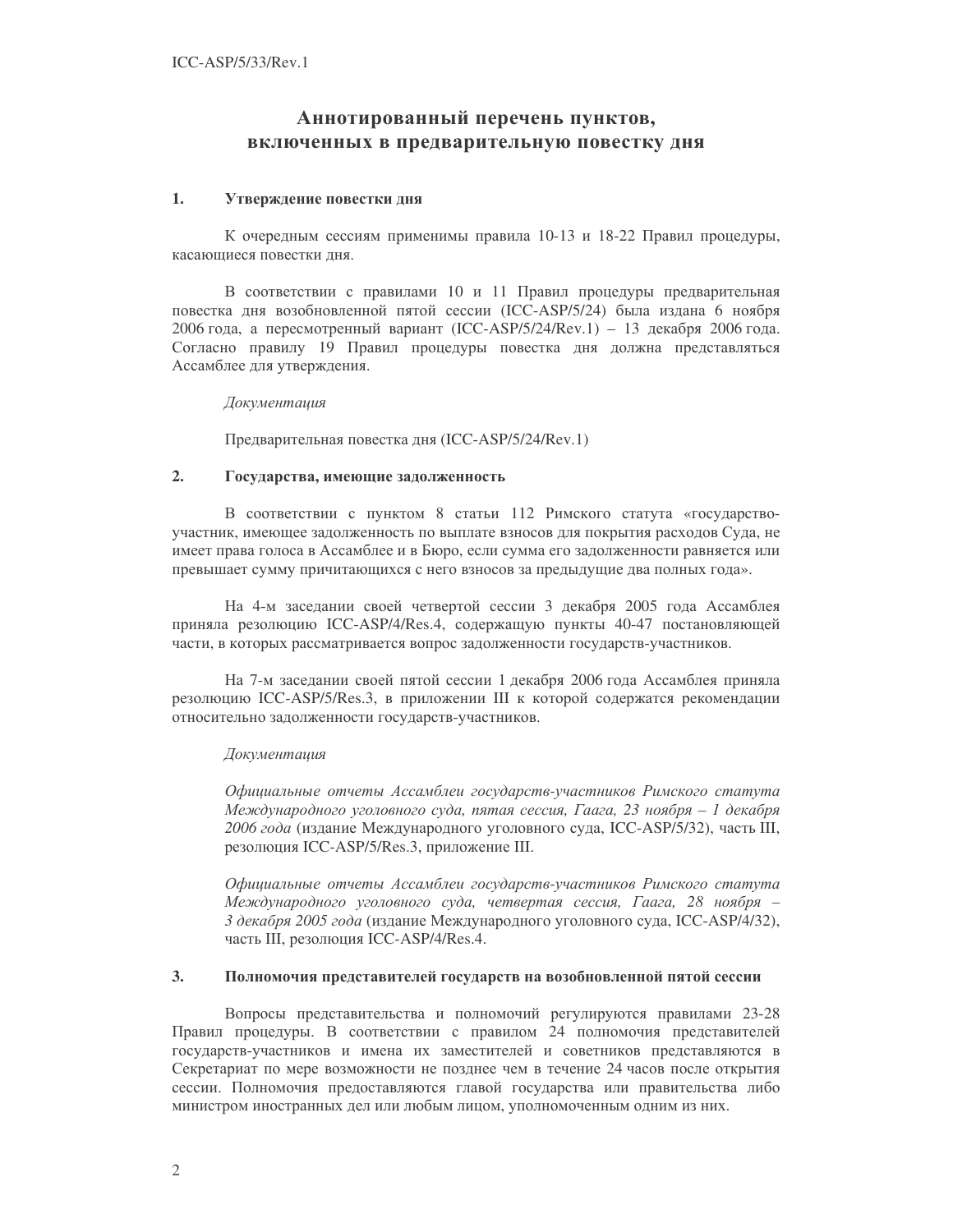В соответствии с правилом 25 Правил процедуры на 1-м заседании своей пятой сессии 23 ноября 2006 года Ассамблея назначила в состав Комитета по проверке полномочий следующие государства: Бенин, Гондурас, Иордания, Ирландия, Парагвай, Сербия, Словения, Уганда и Франция.

Комитет по проверке полномочий проверит полномочия представителей государств-участников и без задержек представит доклад Ассамблее.

#### 4. Организация работы

Ассамблея рассмотрит и примет программу работы в начале сессии на основе предложения Бюро.

#### 5. Выборы членов Совета управляющих Целевого фонда для потерпевших

Своей резолюцией ICC-ASP/1/Res.6 Ассамблея учредила Целевой фонд для потерпевших от преступлений, подпадающих под юрисдикцию Суда, и семей таких потерпевших, а также Совет управляющих Целевого фонда для потерпевших.

К соответствующим резолюциям по порядку выдвижения кандидатур и избрания членов Совета относятся резолюции ICC-ASP/1/Res.6 и ICC-ASP/1/Res.7 от 9 сентября 2002 года. В приложении к резолюции ICC-ASP/1/Res.6 предусматривается, что в состав Совета входят пять членов, которые избираются сроком на три года и могут быть один раз переизбраны. Они служат в личном качестве на безвозмездной основе. В нем также предусматривается, что Ассамблея избирает членов Совета, среди которых не должно быть двух граждан одного государства, на основе принципа справедливого географического распределения и с учетом необходимости обеспечения справедливого соотношения мужчин и женщин и справедливой представленности основных правовых систем мира. Члены Совета управляющих должны отличаться высокими моральными качествами, являться беспристрастными и независимыми и обладать компетенцией в области оказания помощи жертвам тяжких преступлений.

В соответствии с резолюцией ICC-ASP/1/Res.7 места в Совете распределяются следующим образом:

- африканские государства одно место;
- азиатские государства одно место;
- восточноевропейские государства одно место;
- Группа государств Латинской Америки и Карибского бассейна одно место;
- западноевропейские и другие государства одно место.

Кроме того, в резолюции ICC-ASP/1/Res.7 предусматривается, что государстваучастники выдвигают кандидатов в установленные для выдвижения сроки, которые определяются Бюро Ассамблеи государств-участников. Кандидатуры, выдвинутые до или после периода выдвижения, не рассматриваются. В этой связи Бюро приняло решение установить срок выдвижения кандидатов продолжительностью в 12 недель - с 5 июня 2006 года по 27 августа 2006 года. В соответствии с пунктом 4 резолюции ICC-ASP/1/Res.5 Председатель Ассамблеи четыре раза продлевал срок выдвижения кандидатур. В четвертый раз срок был продлен до 19 ноября 2006 года.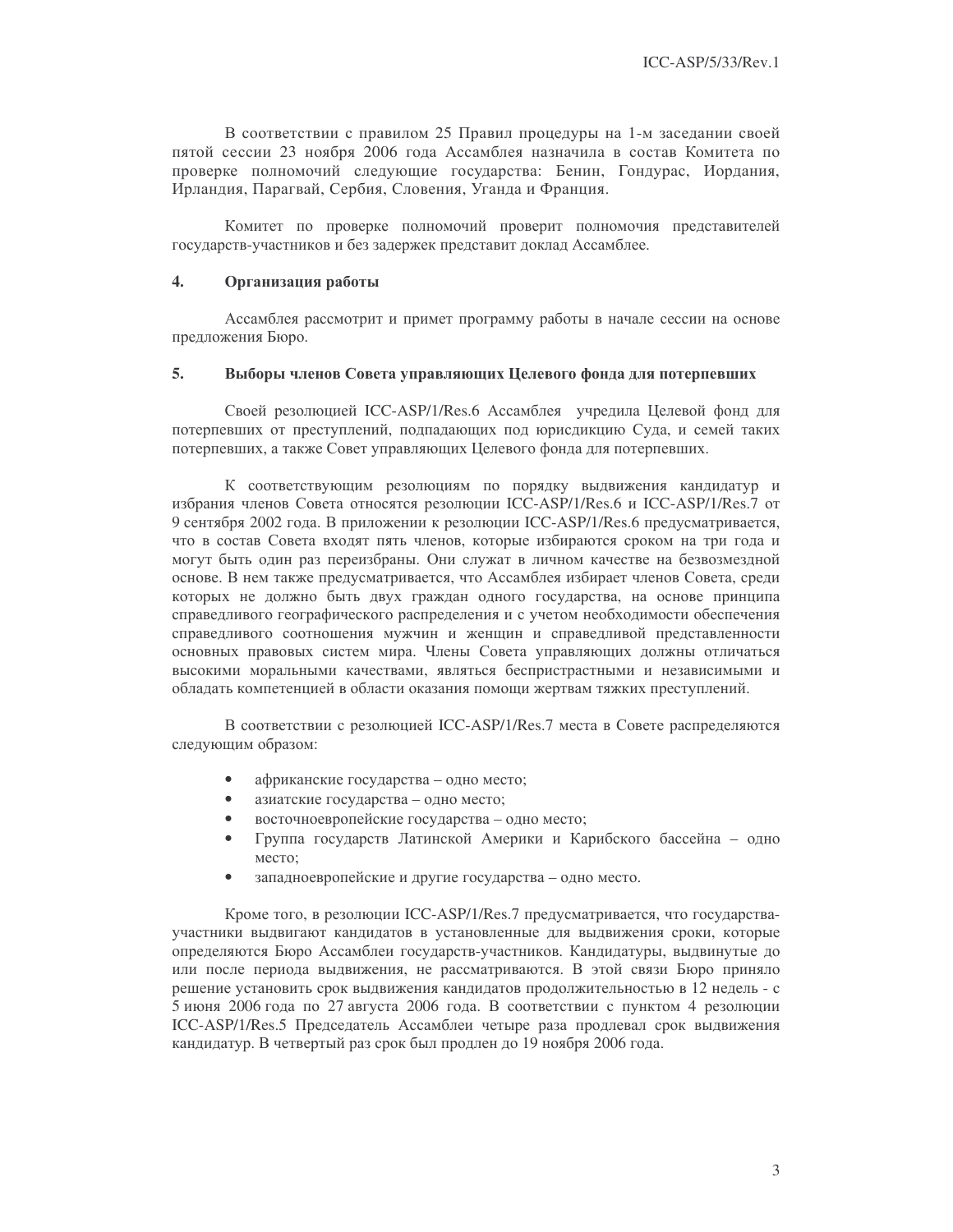На момент истечения срока выдвижения кандидатур от Группы азиатских государств не было выдвинуто ни одного кандидата. Соответственно, на 6-м заседании пятой сессии 30 ноября 2006 года Ассамблея избрала четырех членов Совета и постановила отложить избрание члена от Группы азиатских государств до возобновленной пятой сессии Ассамблеи. Бюро приняло решение установить срок выдвижения кандидатов с 1 по 28 января 2007 года.

#### Документация

Записка Секретариата о вторых выборах членов Совета управляющих Целевого фонда для потерпевших (ICC-ASP/5/28/Add.1)

#### 6. Доклад Специальной рабочей группы по преступлению агрессии

В своей резолюции ICC-ASP/1/Res.1 Ассамблея постановила учредить Специальную рабочую группу по преступлению агрессии, открытую на равноправной основе для всех государств - членов Организации Объединенных Наций или членов специализированных учреждений и Международного агентства по атомной энергии, с целью выработки предложений относительно положения об агрессии для представления на рассмотрение Ассамблее в ходе конференции по обзору с целью принятия приемлемого положения о преступлении агрессии для включения его в Статут согласно соответствующим положениям Статута. Ассамблея постановила далее, что Специальная рабочая группа будет собираться в ходе очередных сессий Ассамблеи или в любое другое время, которое Ассамблея сочтет целесообразным и возможным.

На 8-м заседании своей возобновленной первой сессии, состоявшемся 7 февраля 2003 года, Ассамблея, помимо прочего, постановила на основе предложения Бюро, что Специальная рабочая группа будет собираться в ходе ежегодных сессий Ассамблеи, начиная с ее второй сессии в 2003 году. Она также постановила, что для проведения заседаний Специальной рабочей группы должно выделяться два-три заседания Ассамблеи и что, по мере необходимости, такая схема должна использоваться ежегодно.

На 4-м заседании своей четвертой сессии 3 декабря 2005 года Ассамблея, в частности, постановила, что Специальной рабочей группе будет выделено в 2006-2008 годах десять отдельных дней для проведения заседаний в Нью-Йорке в ходе возобновленных сессий и что, по мере необходимости, она будет проводить межсессионные совещания<sup>1</sup>. Она также постановила провести свою возобновленную пятую сессию не менее чем трехдневной продолжительностью для заседаний Специальной рабочей группы по преступлению агрессии в 2007 году в Нью-Йорке. Со своей стороны Бюро на заседании, состоявшемся 13 января 2006 года, приняло решение по конкретным срокам и созыву возобновленной пятой сессии в Центральных учреждениях Организации Объеденных Наций в Нью-Йорке в конце января 2007 года<sup>2</sup>.

Неофициальное межсессионное совещание Рабочей группы прошло 8-11 июня 2006 года в Принстоне, Нью-Джерси, Соединенные Штаты Америки. Доклад о работе межсессионного совещания прилагается к отчетам о работе пятой сессии Ассамблеи.

 $^{-1}$ Официальные отчеты Ассамблеи государств-участников Римского статута Международного уголовного суда, четвертая сессия, Гаага, 28 ноября - 3 декабря 2005 года (издание Международного уголовного суда, ICC-ASP/4/32), часть III, резолюция ICC-ASP/4/Res.4, пункт 37.

<sup>&</sup>lt;sup>2</sup> Там же, пункт 53.